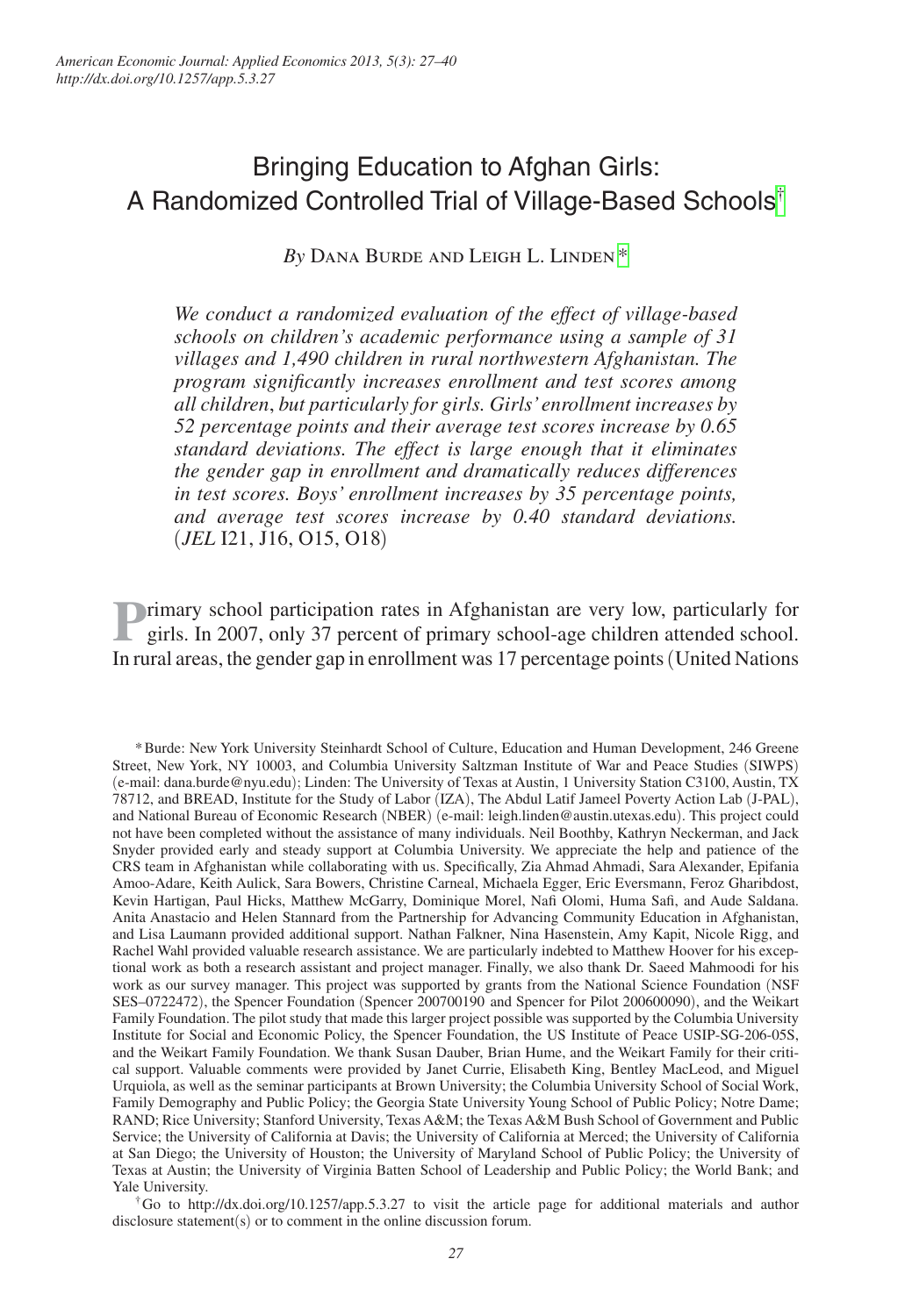Development Programme and The Center for Policy and Human Development at Kabul University 2007).

The Afghan government and donor countries have prioritized the creation of schools to address the problem. For example, in Ghor, the province that is the subject of this study, only 29 percent of families live within 5 kilometers (km) of a primary school (MRRD 2007). Schools are often far (Sutton 1998), and when available, the lack of separate sanitation facilities, female teachers, and gender-segregated classrooms may also deter girls' enrollment (United Nations (UN) 2008, AL-Qudsi 2003, Adele 2008).

However, others argue that low demand for education and conservative beliefs may be more important impediments (for example, Adele 2008). Children often perform household chores and help with farming and animal husbandry. Boys and girls perform different tasks, and as a result, girls may face higher opportunity costs for their time (Sutton 1998). Early marriage, the lack of labor force opportunities, wage discrimination, and the fact that girls typically join a husband's household at marriage may all differentially reduce the returns to the education of girls (UN 2008). If these factors are sufficiently strong, they could prevent girls from going to school, regardless of the number of schools available. For example, criticism of the Central Asia Institute school construction program in Afghanistan and Pakistan (of "Three Cups of Tea" fame) focused in part on the fact that most schools remained unused (Krakauer 2011).

In this paper, we evaluate a simple intervention entirely focused on access to primary schools. The empirical challenge is the potential endogenous relationship between the school availability and household characteristics.<sup>[1](#page-1-0)</sup> Governments, for example, may place schools either in areas with high demand for education or in areas with low demand for education, in the hopes of encouraging higher participation levels. Either will bias simple cross-sectional estimates of the relationship between access and enrollment.

We test the efficacy of a village-based school program using a randomized controlled trial in northwest Afghanistan to identify the effect of placing a school within a village. Specifically, within a sample of 31 villages, we randomly assign village-based schools<sup>[2](#page-1-1)</sup> to 13 villages to estimate the 1-year effects of these schools on the enrollment and academic performance (math and language skills) of 1,490 primary school-age children. The remaining villages receive schools the subsequent year.

Placing a school in a village dramatically improves academic participation and performance among all children, particularly for girls. We find that girls' enrollment in a formal school increases by 52 percentage points and that the average test scores of all girls in the village increase by 0.65 standard deviations. Test scores for those girls caused to attend school as a result of the experiment increase by 1.28 standard deviations due to enrollment. The gains for girls are large enough that in the treatment villages the gender gap in enrollment is virtually eliminated (compared to 21 percent in the control villages), and relative to the control villages, the gender gap in test scores is reduced by over a third. We also find large effects for boys—an

<span id="page-1-0"></span><sup>&</sup>lt;sup>1</sup> Existing research has demonstrated that improved access significantly increases primary school enrollment in other contexts. See, for example, Duflo (2001) and Andrabi, Das, and Khwaja (2013).<br><sup>2</sup> Fields of study use different terms for these schools. Educators working in international development and

<span id="page-1-1"></span>humanitarian aid, for example, refer to them as "community-based schools."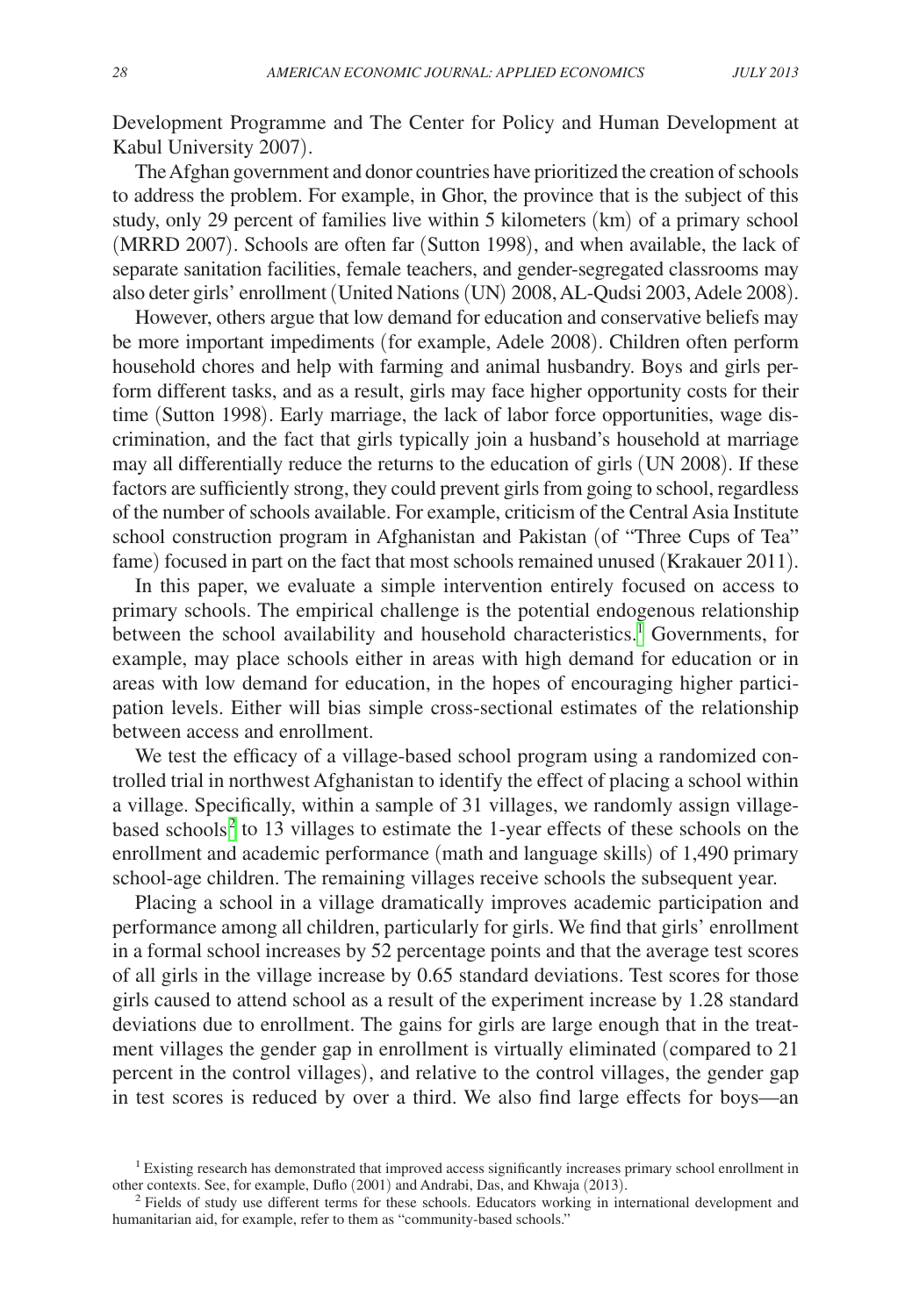enrollment increase of 35 percentage points and an increase in average test scores of 0.4 standard deviations.

The paper is organized as follows. Section I provides a description of the location of the study and the intervention. Section II outlines the research design, including the data and models used in the analysis. Section III provides an overview of the sample and verifies the internal validity of the study. In Section IV, we analyze the effects of the program, and we conclude in Section V.

### **I. Ghor Province and the PACE-A Program**

Our sample comprises villages from Ghor Province in northwestern Afghanistan, which, at the time, was largely unaffected by the ongoing war. It does, however, face the same security challenges that are common in Afghanistan and other very remote rural areas, including lawlessness and tribal conflict that are often the result of weak, ill-trained, or inaccessible judicial and police services. The enrollment rates in this province are similar to those in other rural areas of Afghanistan. Of children aged 6 to 13, only 28 percent are enrolled in school. The gender gap in enrollment is 17 percentage points, with 35 percent of boys and only 18 percent of girls participating.

Afghanistan has an official national curriculum that is delivered primarily through two types of institutions: traditional government schools and village-based schools.<sup>3</sup> We refer to these institutions collectively as "formal schools."<sup>[4](#page-2-1)</sup> Traditional government schools are typical large-scale public schools designed to serve numerous children from multiple villages. These are currently the main providers of education, with 95 percent of enrolled students attending. They are typically organized into individual grades with a headmaster responsible for overseeing a team of teachers who have received formal education training.

Village-based schools are public schools that are designed to serve only the children living in close proximity to the school.<sup>5</sup> They are one of the major educational interventions supported by international aid agencies, with the goal of increasing exposure to the official government curriculum in rural areas, particularly among girls.<sup>[6](#page-2-3)</sup> While these schools are currently managed by local staff employed by

<span id="page-2-0"></span>3 Government services also include a small number of religious schools that provide religious instruction in addition to teaching the official curriculum. They account for only 1.5 percent of total enrollment. In the analysis that follows, our sample includes one such school, but only nine children attend it. As a result, we classify the school as a formal school, but focus on the comparison between the traditional public schools and the village-based schools. <sup>4</sup> The typical language used to describe these institutions varies. Since the goal of this paper is to explore the

<span id="page-2-1"></span>degree to which village-based schools can effectively teach the official national curriculum, we use the term formal school to refer to all institutions that teach the national curriculum, distinguishing these institutions from those that do not, such as local mosque schools, which provide informal religious instruction, much like Christian Sunday schools; madrassas, which provide formal religious instruction; and other similar programs.

<span id="page-2-2"></span> $5$  Note that in this study we refer to these schools as village-based schools to distinguish them from the traditional schools designed to serve multiple villages. However, in the international education literature, as noted above, they are commonly referred to as "community-based" schools.<br><sup>6</sup> This is a common strategy for extending educational access to rural areas in many developing countries, and

<span id="page-2-3"></span>quality is usually a challenge. In India, for example, the government uses nonformal educational centers that are similar to the village-based schools (Duflo, Hanna, and Ryan 2012).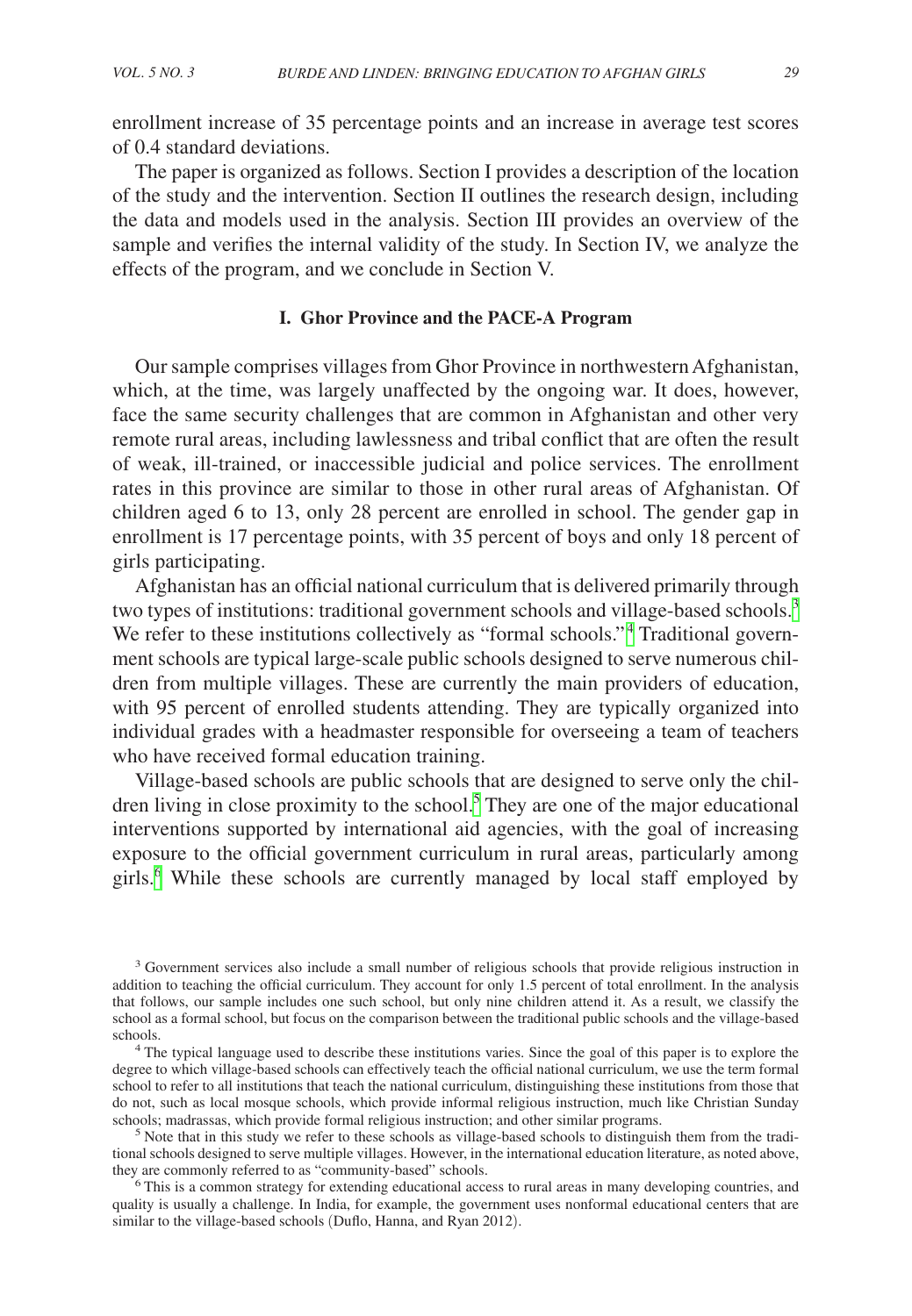international development organizations, they are now being integrated into the national system (Guyot 2007; MoE 2007).

Compared to traditional government schools, the major challenge for villagebased schools is quality. They serve a smaller number of students, and are taught by locally educated individuals usually with less than 12 years of education. Their remote locations make monitoring difficult.<sup>7</sup> While the schools have basic equipment such as floor mats, writing material, and textbooks, they are housed in spaces provided by the village. Classes are not divided by age, although boys and girls may be taught separately.

The village-based schools that we evaluate are run by Catholic Relief Services (CRS) through local staff and are part of a larger five-year, country-wide effort called the Partnership for Advancing Community Education in Afghanistan (PACE-A). For each program village, CRS provides educational materials (i.e., notebooks, pencils, government textbooks, etc.) and teacher training using the official government programs. Teachers receive training on topics such as monitoring and evaluation, classroom management, and teaching methods.<sup>8</sup> Schools are housed in existing, available structures. No facilities are constructed as part of this intervention.

### **II. Research Design**

#### A. *Experimental Framework*

Our initial sample consisted of 34 villages chosen by CRS to receive schools over a 2-year period, starting in the summer of 2007. Villages were grouped into 12 equally sized village groups based on political and cultural alliances. Five of these groups were then randomly chosen to receive a village-based school a year before the rest.<sup>9</sup> Unfortunately, due to an inter-village conflict, one group could never be surveyed and had to be dropped from the sample. As a result, the final sample consisted of 11 village groups (5 treatment and 6 control) and 31 villages (13 treatment and 18 control). All treatment villages received a school, and none of the control villages received one.

To assess the villages in the sample, we conducted surveys of all available households in the fall of  $2007^{10}$  $2007^{10}$  $2007^{10}$  and in the spring of 2008.<sup>[11](#page-3-4)</sup> The surveys collected three types of information relevant to the presented analysis. First, we collected the basic

<span id="page-3-0"></span> $7$  CRS staff aim to visit each village-based school at least monthly to assist teachers, but during the period of our study, visits were made less frequently (once every few months) due to difficulties traveling to these remote

<span id="page-3-1"></span> $8$  The training uses the Afghan Ministry of Education Teacher Education Program (TEP) materials, which streamlines the certification of teachers into the Ministry of Education system of educators. Shortly after our experiment ended, these teachers were classified as formal government employees in the same category as contract teachers.<br><sup>9</sup> The main threat to validity is that the anticipated treatment might change the behavior of control house-

<span id="page-3-2"></span>holds. Phase-in designs have been successfully used to evaluate many educational programs in developing countries (Miguel and Kremer 2004 is one of the first examples). As we show below, the control group enrollment rates and gender differential match the province-level averages very closely. Furthermore, during qualitative interviews, families did not mention being influenced by anticipated schools. In fact, the primary concern in the control villages was the opposite—they feared that they would not receive the schools as promised. This proved a prescient concern given that some of the schools in control villages still have not been started.

<span id="page-3-3"></span><sup>&</sup>lt;sup>10</sup> The survey took place primarily in October, running from September 29 through November 10.<br><sup>11</sup> The survey took place from March 10 through April 7.

<span id="page-3-4"></span>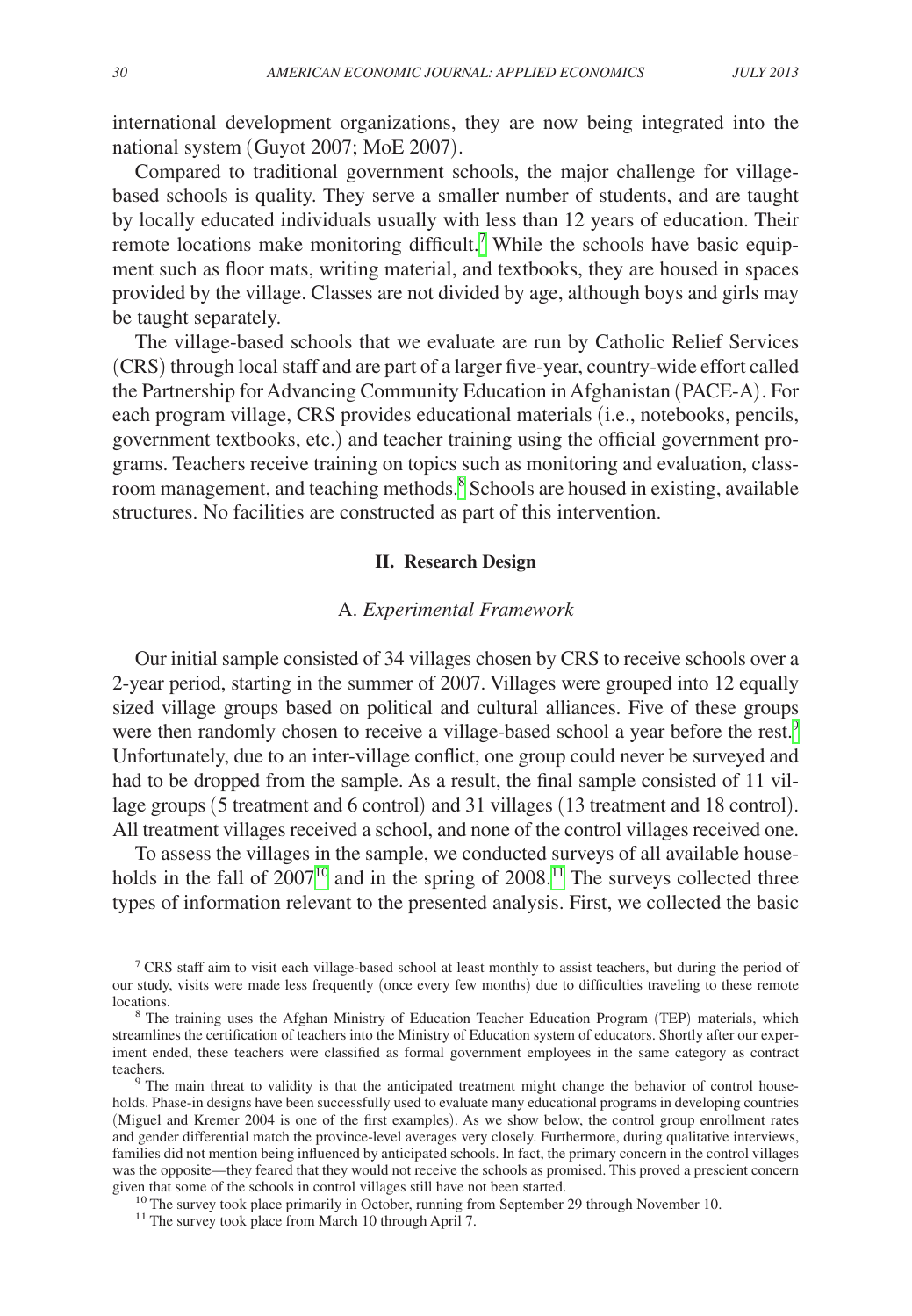demographic information listed in Tables 2 and 3. Second, we determined the enrollment status of each child between the ages of 6 and 11 living in the household. Finally, for each child that was available, the surveyor administered a short test covering math and language skills. The questions were taken directly from the first grade government textbooks to ensure that the test covered material from the official Afghan curriculum.[12](#page-4-0)

Since the school participation information is self-reported, we assess the accuracy of this information carefully (Barrera-Osorio et al. 2011). First, the information itself is not obviously fabricated. For example, all parents did not report sending all of their children to school. Parents do not report that their children attend school during times when the schools are closed, such as during the winter.<sup>13</sup> The levels of reported school enrollment are consistent across survey rounds, seem reasonable for the context, and follow expected patterns, such as higher enrollment levels for boys. In fact, the results are identical to government estimates of the average enrollment rates of boys and girls within Ghor Province (MRRD 2007). Finally, we observe the same patterns in results for test scores, which cannot be faked, as we do for enrollment.

The academic year normally starts in the spring in late March and runs through November. One limitation of village-based schools is scheduling idiosyncrasies, and the schools in our sample were no exception. Our sample of schools did not start until early July, but they stayed open through the winter to make up the missed time. As a result, we use the fall survey as our primary outcome measure.<sup>[14](#page-4-2)</sup>

### B. *Econometric Models*

The random assignment of schools allows us to assess differences between the treatment and control groups by estimating the following simple model using ordinary least squares:<sup>[15](#page-4-3)</sup>

(1) 
$$
Y_i = \beta_0 + \beta_1 T_k + \beta_2 \mathbf{x}_{ij} + \varepsilon_{ik}.
$$

The variable  $Y_i$  is the outcome for child *i*, in household *j*, and village group *k*. The variable  $T_k$  is an indicator for whether village group  $k$  was selected for treatment, and the vector  $\mathbf{x}_{ij}$  contains the sociodemographic controls (these are listed in Table 2).

<span id="page-4-3"></span>yielding consistent results.

<span id="page-4-0"></span> $12$  The test comprised two sections: math and language. The math section included questions on number identification, counting, greater than or less than, addition, and subtraction. The language section covered Dari, the children's primary language and the medium of instruction in all government schools in the region, and included questions on letter identification, reading words of varying difficulty, basic grammar (subject-verb agreement), and simple reading comprehension.

<span id="page-4-1"></span><sup>&</sup>lt;sup>13</sup> We also conducted qualitative, semi-structured interviews with parents after the final survey. Lying in this format is much more difficult due to detailed follow-up questions. The information provided in those interviews was consistent with the information provided in the surveys. 14 Because the fall survey occurred during a period in which all schools were open, we use this round of the

<span id="page-4-2"></span>survey as our primary outcome measure for the effects of the program on enrollment. For test scores, we find similar treatment effects using both surveys, but this need not have been the case. So, we use the estimate from the fall as our primary measure because it is the more conservative estimate—the shorter period of instruction in the villagebased schools should, if anything, reduce the estimated treatment effect. However, even at the end of the winter, the measured effects are the same when estimated with the spring 2008 survey.<br><sup>15</sup> Enrollment is a binary outcome. We have also estimated the main treatment effects using probit models,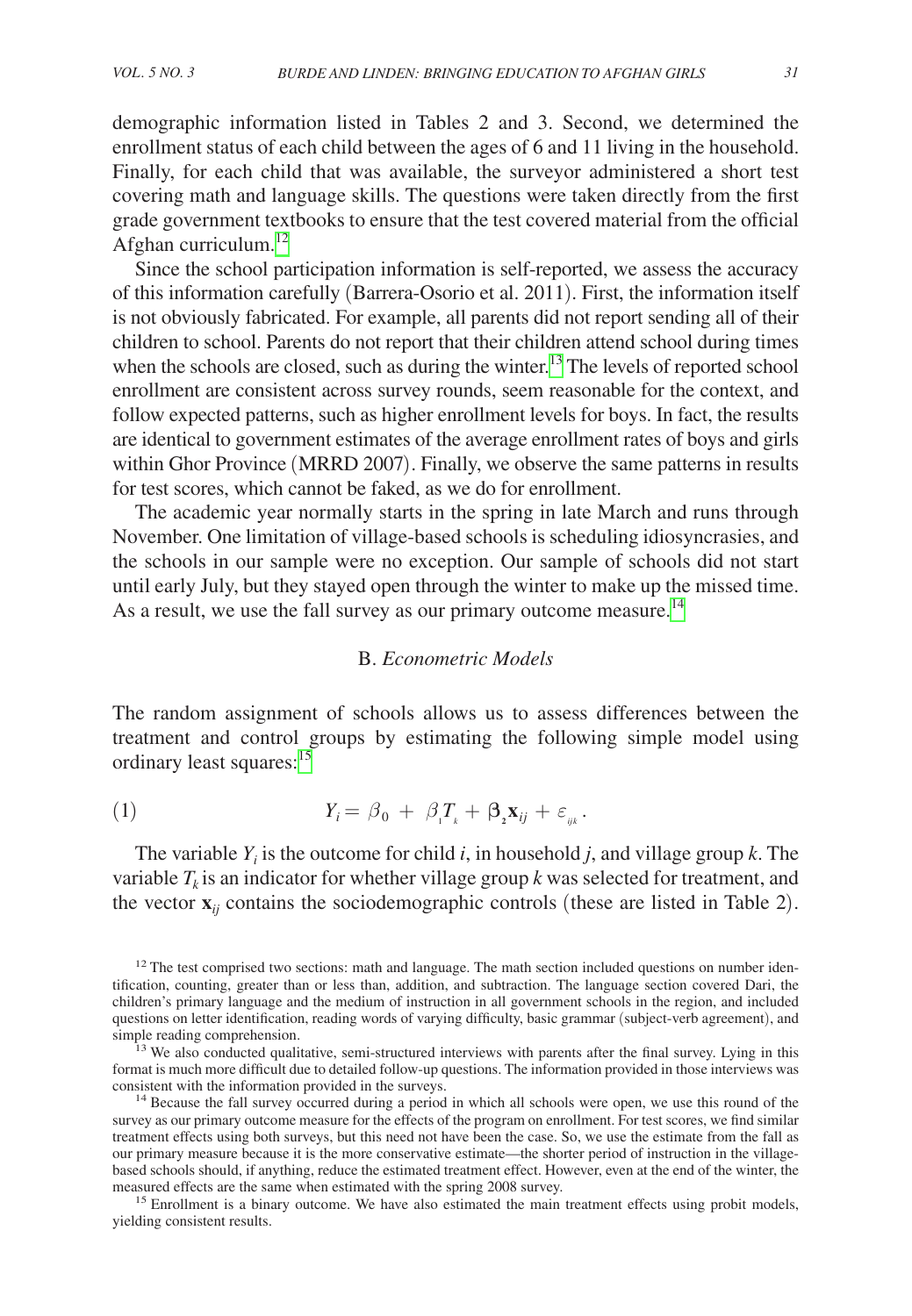The coefficient  $\beta_1$  is the estimated treatment effect. We also estimate this model without controls as an internal validity check.

With only 11 units to randomize, we account for the small number of clusters using 3 strategies. First, for the presented results, we calculate statistical significance relative to the small sample *t*-distribution with ten degrees of freedom while clustering standard errors at the village-group level. We then double check the estimated *p*-values for the treatment effects using two strategies. For all of the estimates presented in Section IV, we bootstrap the distribution of the test statistics using the wild-cluster bootstrap (Cameron, Gelbach, and Miller 2008). For the treatment effects (average effects and interacted), we also use randomization inference (Rosenbaum 2002). [16](#page-5-0) The results from all of the estimation procedures are consistent.

### **III. Internal Validity**

The purpose of a randomized evaluation is to ensure that the assignment of the treatment is orthogonal to other characteristics of the sample that may be correlated with school participation and test scores. We measure the differences both in composition for each survey and changes in composition between them. We find that the randomization succeeded in creating comparable groups of children and that they did not change differentially between the two surveys.

[Table 1](#page-6-0) provides a tabulation of the responses from the survey comparing the coverage rates between the treatment and control groups. Along every category, the treatment and control groups are similar. In both surveys, 93 to 95 percent of households were surveyed, and coverage rates among households identified as being available to survey are also similar. Only about two-thirds of surveyed households had children between the ages of 6 and 11, and again the fraction of families meeting these criteria was the same across research groups. In total, this sample comprises 805 households in the fall and 794 in the spring. For the children, 1,490 and 1,477 eligible children from the fall and spring, respectively, were identified by the households. Enrollment information was collected for all of these children.<sup>17</sup> Almost all of the identified children were tested (92 and 95 percent in the fall 2007 and spring 2008 surveys, respectively), and the coverage rates are balanced across the research groups.

Next, we directly compare the average children in the treatment and control groups using socio-demographic characteristics that would not have been affected by the presence of a closer school in [Table 2.](#page-7-0) On average, all of the differences are practically small, and none of the differences are statistically significant. Columns 4–6 of Table 2 show the comparisons for just the subsample of children who were available to be tested at the time of the survey, and the results are very similar to those in the first

<span id="page-5-0"></span><sup>&</sup>lt;sup>16</sup> For the average differences presented in columns 1–6 of Table 4, the results from the randomization inference are not dependent on within village-group variation. We obtain similar results if we average the outcomes to the village-group level and conduct the test with just 11 observations, unadjusted for covariates.

<span id="page-5-1"></span> $^{17}$  Our initial sample included a small number of extremely large and wealthy households that we exclude as outliers. These included families with more than 20 household members, 10 units (jeribs) of land, or over 50 head of sheep. In each case, these families constituted the top 1 to 2 percent of households along each measure, and in total represented 3.3 percent of households in the fall 2007 survey and 2.9 percent in the spring 2008 survey. None of the point estimates are sensitive to the exclusion of these households.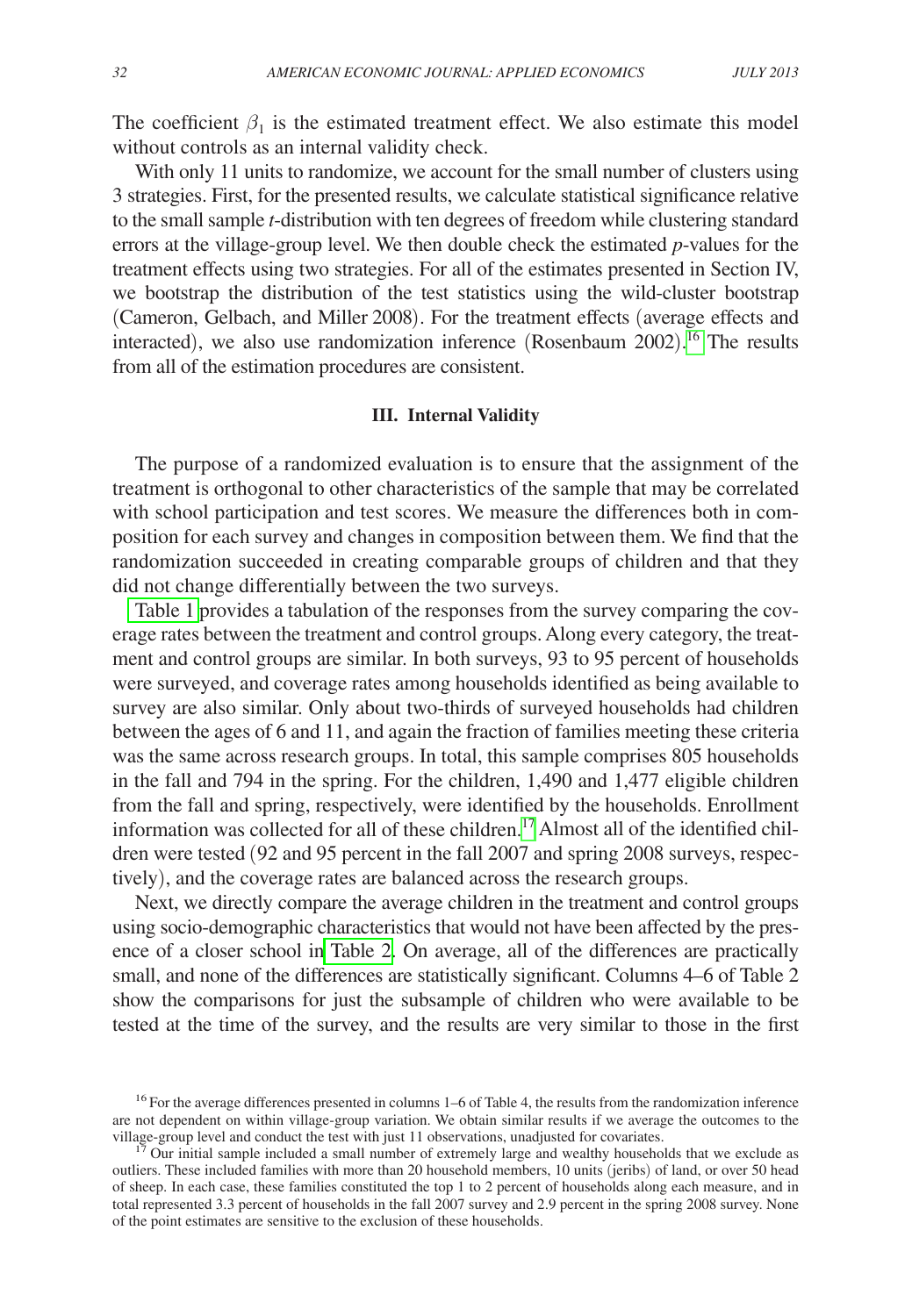<span id="page-6-0"></span>

|                                            | Fall 2007 Survey   |                  |                         |       | Spring 2008 Survey |                  |                         |       |
|--------------------------------------------|--------------------|------------------|-------------------------|-------|--------------------|------------------|-------------------------|-------|
|                                            | Treatment<br>group | Control<br>group | Estimated<br>difference | Total | Treatment<br>group | Control<br>group | Estimated<br>difference | Total |
|                                            | (1)                | (2)              | (3)                     | (4)   | (5)                | (6)              | (7)                     | (8)   |
| Panel A. Households surveyed               |                    |                  |                         |       |                    |                  |                         |       |
| Identified                                 | 680                | 663              | 17                      | 1,343 | 637                | 616              | 21                      | 1,253 |
| Surveyed                                   | 635                | 628              | 7                       | 1,263 | 603                | 582              | 21                      | 1,185 |
| Percent of households<br>surveyed          | 0.934              | 0.947            | $-0.013$<br>(0.025)     | 0.94  | 0.947              | 0.945            | 0.002<br>(0.014)        | 0.946 |
| Panel B. Households with eligible children |                    |                  |                         |       |                    |                  |                         |       |
| Households with children                   | 414                | 391              | 23                      | 805   | 399                | 395              | $\overline{4}$          | 794   |
| Percentage with children                   | 0.65               | 0.618            | 0.033<br>(0.037)        | 0.634 | 0.662              | 0.679            | $-0.017$<br>(0.026)     | 0.67  |
| Panel C. Children tested                   |                    |                  |                         |       |                    |                  |                         |       |
| Identified                                 | 782                | 708              | 74                      | 1,490 | 756                | 721              | 35                      | 1,477 |
| Tested                                     | 721                | 653              | 68                      | 1,374 | 722                | 679              | 43                      | 1,401 |
| Percent of children tested                 | 0.922              | 0.922            | < 0.001<br>(0.020)      | 0.922 | 0.955              | 0.942            | 0.013<br>(0.012)        | 0.949 |

Table 1—Sample Size and Coverage Rates by Research Group

*Notes:* This table contains the tabulation of the sample used for the study, divided by survey round and research group. The differences are estimated using equation (1) without controls and with standard errors clustered at the village-group level. Statistical significance at the 1, 5, and 10 percent levels is indicated by \*\*\*, \*\*, and \*, respectively, and evaluated relative to the small sample *t*-distribution to account for the small number of clusters.

three columns. Of particular note is the distance (from GPS readings) of households to nonvillage-based, traditional public schools, which are similar in both samples.

[Table 3](#page-8-0) investigates whether the sample of children we observe changes significantly over time. Panel A contains the raw attrition rates between the surveys. On average, the attrition rate is only about 16 to 17 percentage points with a difference of only 1 percentage point between the two groups, suggesting that attrition patterns are similar. In panel B, we check for differences in the characteristics of children. Looking first at the first three columns, all of the differences are small and, with the exception of the duration of the family's tenure in the village, statistically insignificant. In fact, the differences are identical to the differences in the entire sample in Table 2. The last three columns in Table  $3^{18}$  show the reason for these similarities—on

<span id="page-6-1"></span><sup>&</sup>lt;sup>18</sup> The estimated differences in columns 4 and 5 are the average characteristics of attritors less those of children who did not attrit. Column 6 then estimates the difference-in-differences.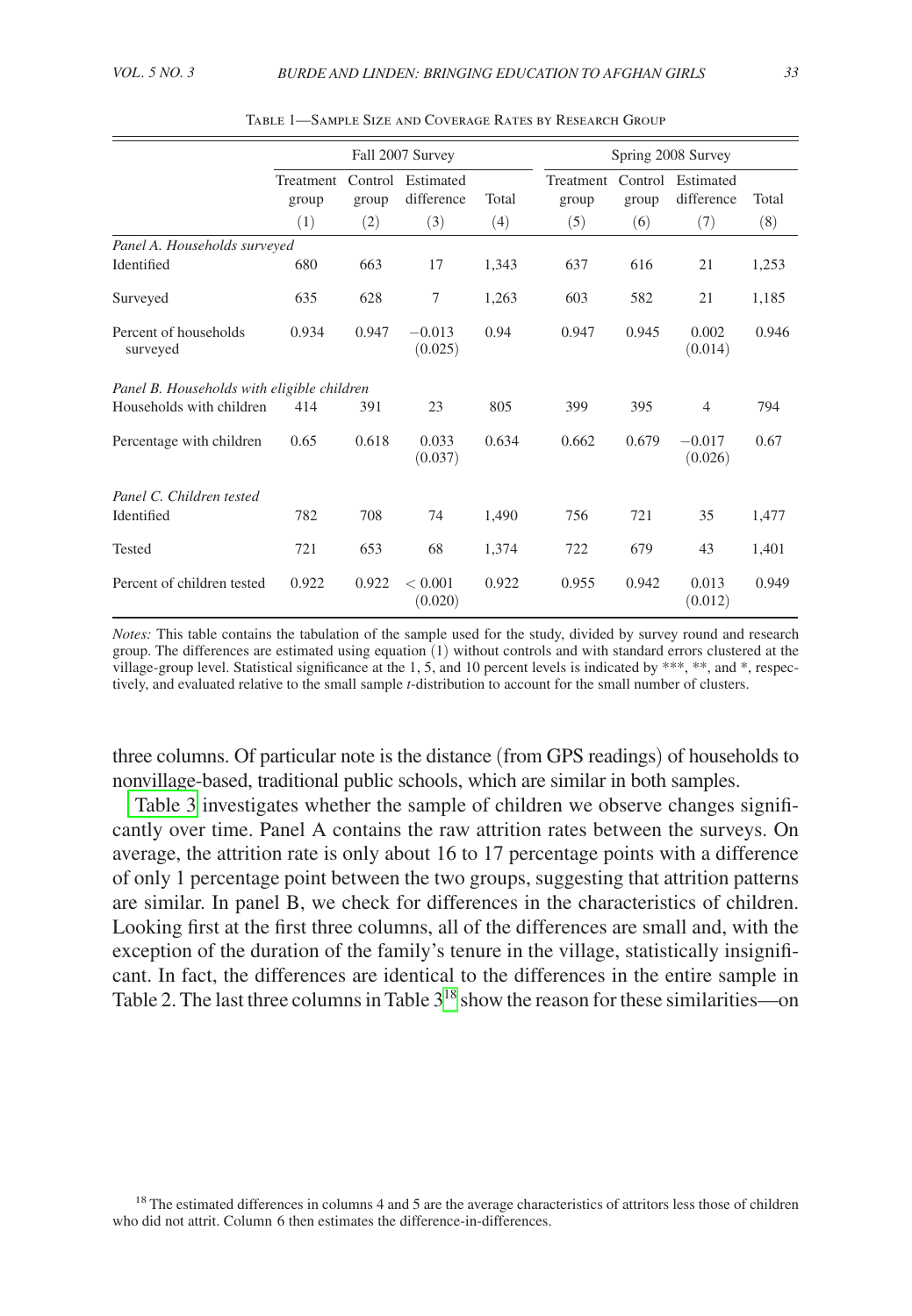<span id="page-7-0"></span>

|                                                                | All children                |                           |                                |                             | Tested children           | Control correlations           |                             |                        |
|----------------------------------------------------------------|-----------------------------|---------------------------|--------------------------------|-----------------------------|---------------------------|--------------------------------|-----------------------------|------------------------|
|                                                                | Treatment<br>average<br>(1) | Control<br>average<br>(2) | Estimated<br>difference<br>(3) | Treatment<br>average<br>(4) | Control<br>average<br>(5) | Estimated<br>difference<br>(6) | Formal<br>enrollment<br>(7) | Total<br>score<br>(8)  |
| Panel A. Child-level variables                                 |                             |                           |                                |                             |                           |                                |                             |                        |
| Household head's<br>child                                      | 0.935                       | 0.911                     | 0.024<br>(0.015)               | 0.939                       | 0.917                     | 0.022<br>(0.017)               | 0.038<br>(0.061)            | $-0.083$<br>(0.110)    |
| Girl                                                           | 0.474                       | 0.455                     | 0.02<br>(0.020)                | 0.495                       | 0.475                     | 0.02<br>(0.021)                | $-2.09**$<br>(0.079)        | $-0.687***$<br>(0.100) |
| Age                                                            | 8.321                       | 8.312                     | 0.009<br>(0.040)               | 8.323                       | 8.303                     | 0.02<br>(0.051)                | $0.046**$<br>(0.017)        | $0.288***$<br>(0.019)  |
| Panel B. Household-level variables                             |                             |                           |                                |                             |                           |                                |                             |                        |
| Years family<br>in village                                     | 30.302                      | 27.594                    | 2.709<br>(1.605)               | 30.239                      | 27.852                    | 2.387<br>(1.626)               | $-0.001$<br>(0.002)         | $-0.005**$<br>(0.002)  |
| Farsi                                                          | 0.208                       | 0.209                     | $-0.001$<br>(0.054)            | 0.209                       | 0.202                     | 0.007<br>(0.057)               | $-0.032$<br>(0.077)         | 0.087<br>(0.106)       |
| Tajik                                                          | 0.243                       | 0.208                     | 0.035<br>(0.049)               | 0.245                       | 0.214                     | 0.031<br>(0.052)               | 0.02<br>(0.064)             | 0.08<br>(0.066)        |
| Farmers                                                        | 0.717                       | 0.727                     | $-0.01$<br>(0.034)             | 0.709                       | 0.721                     | $-0.013$<br>(0.033)            | $-0.061$<br>(0.074)         | $-0.033$<br>(0.122)    |
| Age of household<br>head                                       | 40.142                      | 39.97                     | 0.172<br>(1.101)               | 40.268                      | 39.839                    | 0.428<br>(1.045)               | $-0.004$<br>(0.002)         | $-0.004$<br>(0.002)    |
| Years of education<br>of household head                        | 3.315                       | 3.076                     | 0.239<br>(0.442)               | 3.296                       | 3.085                     | 0.211<br>(0.446)               | 0.002<br>(0.007)            | $0.039***$<br>(0.006)  |
| Number of people<br>in household                               | 8.399                       | 7.818                     | 0.581<br>(0.340)               | 8.462                       | 7.779                     | $0.682*$<br>(0.329)            | 0.001<br>(0.004)            | $-0.008$<br>(0.011)    |
| Jeribs of land                                                 | 1.345                       | 1.274                     | 0.071<br>(0.107)               | 1.345                       | 1.239                     | 0.106<br>(0.116)               | $0.024*$<br>(0.011)         | $0.059***$<br>(0.012)  |
| Number of sheep                                                | 7.552                       | 5.631                     | 1.921<br>(1.504)               | 7.408                       | 5.755                     | 1.653<br>(1.486)               | 0.009<br>(0.004)            | $0.014*$<br>(0.006)    |
| Distance to nearest<br>formal school (nonvillage-based school) | 2.91                        | 3.163                     | $-0.253$<br>(0.349)            | 2.923                       | 3.161                     | $-0.238$<br>(0.355)            | $-0.049$<br>(0.033)         | $-0.074*$<br>(0.035)   |

Table 2—Demographic Characteristics by Research Group

*Notes:* This table contains average demographic characteristics from the fall 2007 survey, divided by research group. The first three columns include all 1,490 identified children, while the second three columns include only the 1,374 children that were directly tested. All differences are estimated using equation (1) without controls and with standard errors clustered at the village-group level. Estimates in columns 7 and 8 are the coefficients of a regression of the respective outcome variable on the controls using only data from the control group, including data from 708 and 653 children, respectively. Statistical significance at the 1, 5, and 10 percent levels is indicated by \*\*\*, \*\*, and \*, respectively, and evaluated relative to the small sample *t*-distribution to account for the small number of clusters.

## average, there are almost no differences between attriting and nonattriting children in either of the research groups. $19, 20$  $19, 20$

<span id="page-7-1"></span><sup>19</sup> In results not presented in this article, we perform similar comparisons to those in Table 2 using the data from the spring 2008 survey. We also compare the characteristics of children for whom we had only enrollment information to those of children for whom we were able to obtain both enrollment information and test scores. And we compare the attrition patterns using just the sample of children who took a test in both surveys. In all instances, the observed differences were as small as those presented in Tables 2 and 3.

<span id="page-7-2"></span> $^{20}$  These results are consistent with the observations of our survey team. They reported that the main reason for failing to observe a family was not migration or other causes that might have a clear relationship with wealth or other characteristics correlated with academic performance. Rather, attrition was caused by factors that would be common to most in the sample, such as traveling out of the village temporarily to visit family members or going to a local market.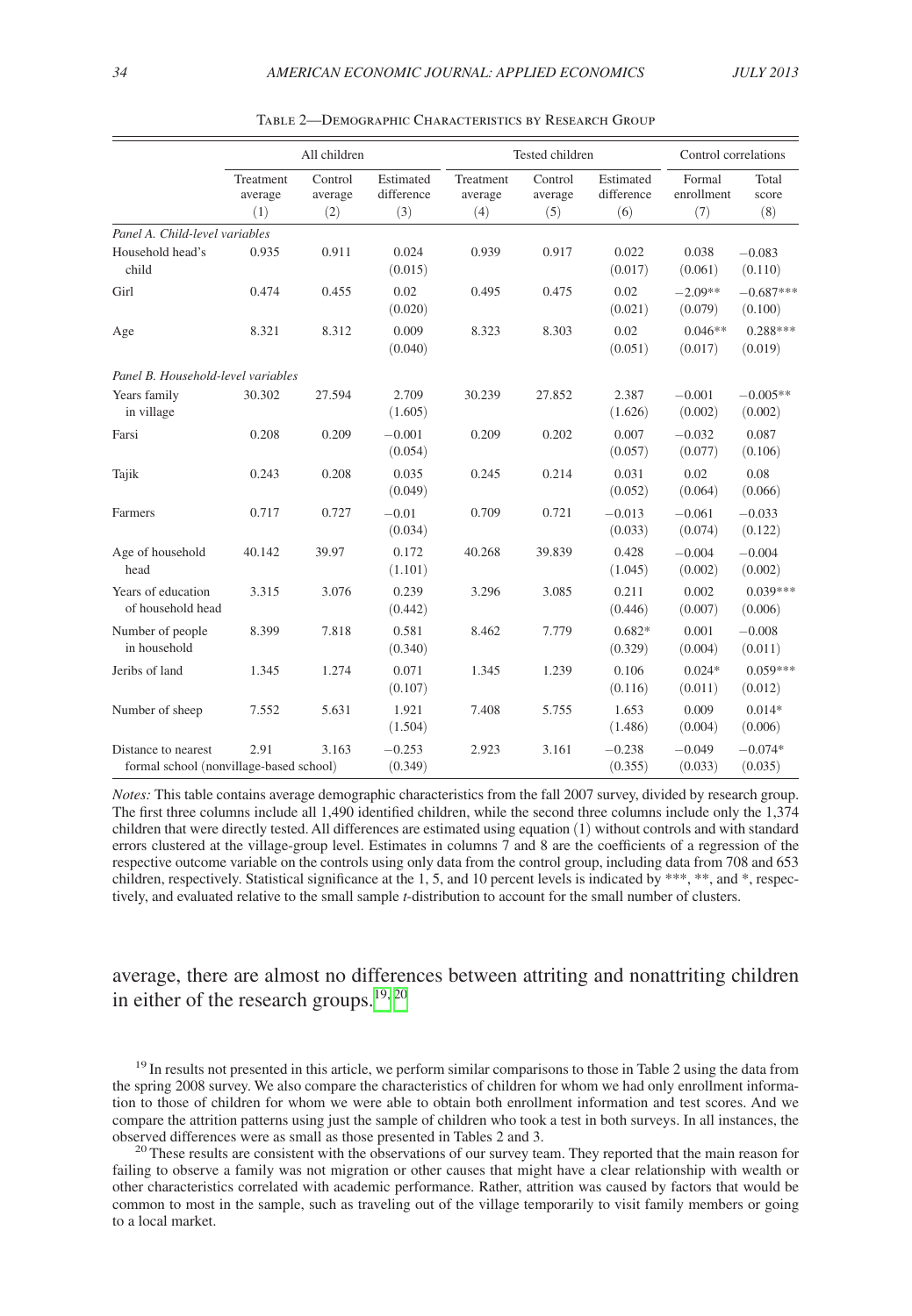<span id="page-8-0"></span>

|                                                                |                      | <b>Nonattritors</b> |                         | Attritors less nonattritors |                       |                               |  |
|----------------------------------------------------------------|----------------------|---------------------|-------------------------|-----------------------------|-----------------------|-------------------------------|--|
|                                                                | Treatment<br>average | Control<br>average  | Estimated<br>difference | Treatment<br>difference     | Control<br>difference | Difference-in-<br>differences |  |
|                                                                | (1)                  | (2)                 | (3)                     | (4)                         | (5)                   | (6)                           |  |
| Panel A. Attrition rates                                       | 0.174<br>(0.014)     | 0.162<br>(0.014)    | 0.011<br>(0.033)        |                             |                       |                               |  |
| Panel B. Child characteristics                                 |                      |                     |                         |                             |                       |                               |  |
| Household head's child                                         | 0.935                | 0.919               | 0.016<br>(0.020)        | $-0.001$<br>(0.023)         | $-0.049$<br>(0.029)   | 0.048<br>(0.042)              |  |
| Girl                                                           | 0.481                | 0.459               | 0.023<br>(0.022)        | $-0.04$<br>(0.047)          | $-0.024$<br>(0.051)   | $-0.016$<br>(0.055)           |  |
| Age                                                            | 8.229                | 8.275               | $-0.046$<br>(0.066)     | 0.528<br>(0.155)            | 0.229<br>(0.167)      | 0.299<br>(0.220)              |  |
| Panel C. Household characteristics                             |                      |                     |                         |                             |                       |                               |  |
| Years family in village                                        | 31.224               | 28.028              | 3.197*<br>(1.635)       | $-5.302$<br>(1.452)         | $-2.671$<br>(1.593)   | $-2.63$<br>(2.191)            |  |
| Farsi                                                          | 0.209                | 0.204               | 0.005<br>(0.055)        | $-0.003$<br>(0.038)         | 0.031<br>(0.041)      | $-0.034$<br>(0.051)           |  |
| Tajik                                                          | 0.252                | 0.216               | 0.036<br>(0.054)        | $-0.054$<br>(0.040)         | $-0.051$<br>(0.041)   | $-0.003$<br>(0.098)           |  |
| Farmers                                                        | 0.723                | 0.722               | 0.001<br>(0.033)        | $-0.032$<br>(0.043)         | 0.035<br>(0.045)      | $-0.067$<br>(0.089)           |  |
| Age of household head                                          | 40.382               | 39.791              | 0.591<br>(1.060)        | $-1.382$<br>(1.055)         | 1.105<br>(1.162)      | $-2.487$<br>(1.668)           |  |
| Years of education<br>of household head                        | 3.379                | 3.084               | 0.295<br>(0.451)        | $-0.372$<br>(0.333)         | $-0.054$<br>(0.358)   | $-0.318$<br>(0.569)           |  |
| Number of people<br>in household                               | 8.497                | 7.862               | 0.635<br>(0.377)        | $-0.563$<br>(0.275)         | $-0.27$<br>(0.261)    | $-0.293$<br>(0.554)           |  |
| Jeribs of land                                                 | 1.3                  | 1.264               | 0.036<br>(0.116)        | 0.259<br>(0.147)            | 0.062<br>(0.166)      | 0.197<br>(0.255)              |  |
| Number of sheep                                                | 7.599                | 5.909               | 1.69<br>(1.584)         | $-0.268$<br>(0.763)         | $-1.709$<br>(0.710)   | 1.441<br>(0.837)              |  |
| Distance to nearest formal<br>school (nonvillage-based school) | 2.955                | 3.137               | $-0.182$<br>(0.325)     | $-0.258$<br>(0.107)         | 0.161<br>(0.111)      | $-0.418$<br>(0.284)           |  |

Table 3—Attrition Patterns by Research Group

*Notes:* This table contains average demographic characteristics of families from the fall 2007 survey, divided by research group for children attriting and nonattriting at the spring 2008 survey. The first three columns report the average characteristics of nonattriting children from the fall 2007 survey. The differences in column 3 are estimated using equation (1) without controls and with standard errors clustered at the village-group level. The second three columns compare the average characteristics of attriting and nonattriting children. Columns 4 and 5 contain the average differences between attriting and nonattriting children in the treatment and control group respectively. The difference-in-differences between research groups is provided in column six. Statistical significance at the 1, 5, and 10 percent levels is indicated by \*\*\*, \*\*, and \*, respectively, and evaluated relative to the small sample *t*-distribution to account for the small number of clusters.

#### **IV. Outcomes**

The very low correlation between distance and enrollment in the control group (Table 2, column 7) suggests that the demand for school in our sample is very low. However, placing a school within a village has a dramatically large effect on children's enrollment and test scores. We present the estimated treatment effects for each gender in [Table](#page-9-0) 4. The results for girls in panel A show that the program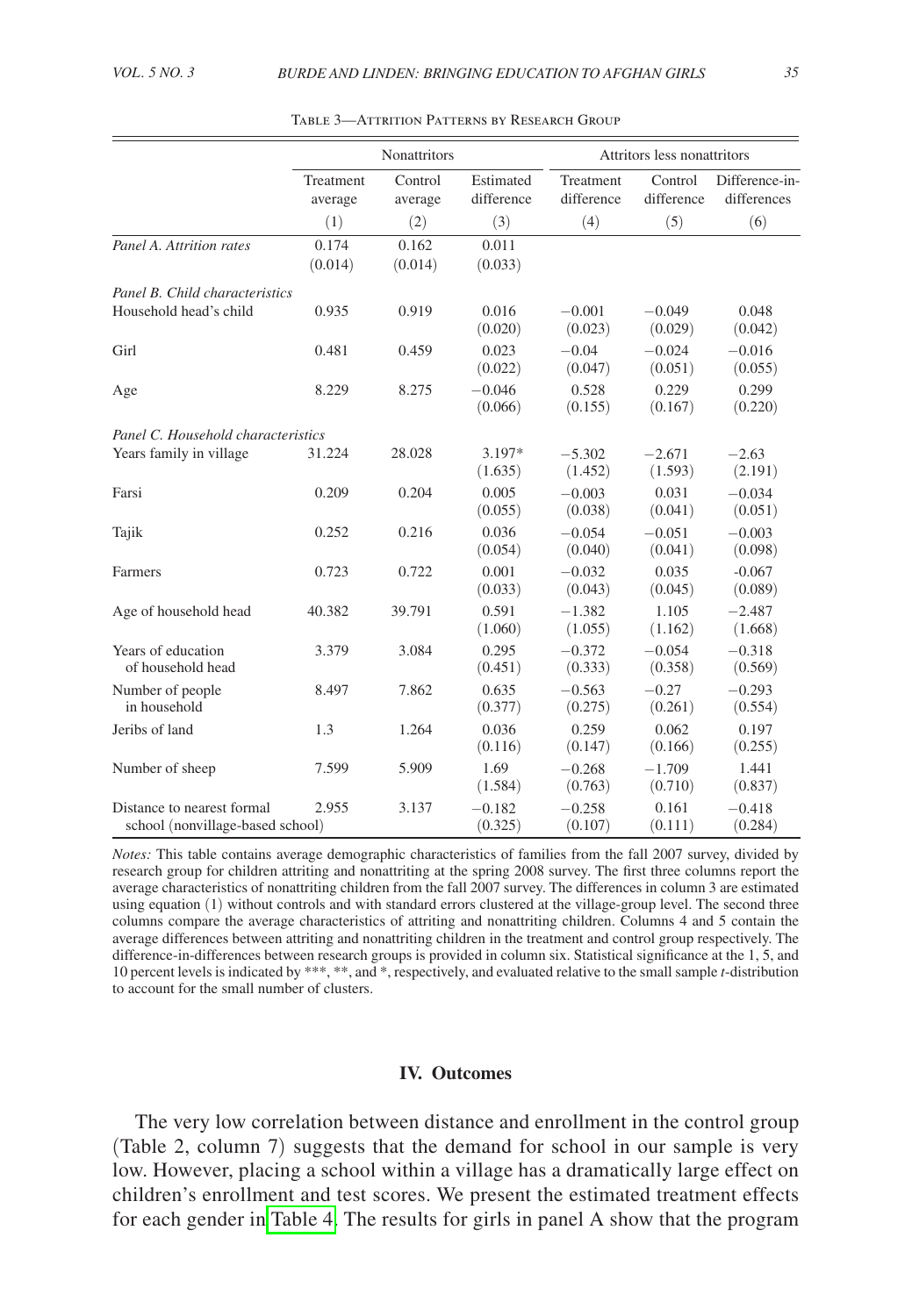<span id="page-9-0"></span>

|                                                      | Formal enrollment             |                       | Fall 2007 test        |                       | Spring 2008 test              |                       |
|------------------------------------------------------|-------------------------------|-----------------------|-----------------------|-----------------------|-------------------------------|-----------------------|
|                                                      | No controls                   | Controls              | No controls           | Controls              | No controls                   | Controls              |
|                                                      | (1)                           | (2)                   | (3)                   | (4)                   | (6)                           | (7)                   |
| Panel A. Girls                                       |                               |                       |                       |                       |                               |                       |
| <b>Treatment</b>                                     | $0.521***$<br>(0.091)         | $0.515***$<br>(0.082) | $0.691***$<br>(0.130) | $0.654***$<br>(0.123) | $0.735***$<br>(0.093)         | $0.661***$<br>(0.090) |
| <b>Observations</b><br>$R^2$<br>Demographic controls | 693<br>0.34<br>N <sub>0</sub> | 693<br>0.37<br>Yes    | 667<br>0.17<br>No     | 667<br>0.36<br>Yes    | 689<br>0.17<br>N <sub>0</sub> | 687<br>0.38<br>Yes    |
| Panel B. Boys<br><b>Treatment</b>                    | $0.371***$                    | $0.347***$            | $0.424***$            | $0.400***$            | $0.380**$                     | $0.413***$            |
| <b>Observations</b><br>$R^2$<br>Demographic controls | 797<br>0.16<br>No             | 797<br>0.25<br>Yes    | 707<br>0.04<br>No     | 707<br>0.4<br>Yes     | 712<br>0.04<br>No             | 709<br>0.41<br>Yes    |

Table 4—Treatment Effects by Gender

*Notes:* This table contains estimates of the effect of the village-based schools by gender. Panel A presents the effects for girls, while panel B presents the results for boys. All standard errors are clustered at the village-group level. Statistical significance at the 1, 5, and 10 percent levels is indicated by \*\*\*, \*\*, and \*, respectively, and evaluated relative to the small sample *t*-distribution to account for the small number of clusters.

had a very large effect on girls. Starting with columns 1 and 2, providing a village with a school increases the enrollment rate of girls by 52 percentage points relative to the average enrollment in the control group of 16.1 percent. The differences in test scores are just as large. Due to the schools, girls in the treatment group scored 0.65 standard deviations higher on the exam given in the fall of 2007 and 0.66 standard deviations higher in the spring of 2008. If we assume that the change in test scores is due only to additional enrollment, we estimate that, for those girls caused to enroll in a formal school, test scores increased by 1.28 standard deviations in the fall.<sup>21</sup> All of these differences are statistically significant at the 1 percent level.

Turning to panel B, the program also had a large effect on boys. First, enrollment increased by 35 percentage points in the treatment villages, doubling the 35.8 percent enrollment rate in the control villages. Test scores increased by 0.40 standard deviations in the fall and 0.41 in the spring. The local average treatment effect estimate for those caused to enroll in school is  $1.24$  standard deviations.<sup>22</sup> As with the girls, all of the estimates are significant at the 1 percent level in our preferred specification that includes the control variables.

While boys benefit significantly from the program, the benefits accrue much more strongly to girls—so much so, that placing schools in the villages virtually eliminates the gender gap in enrollment. As shown in Table 2 (column 7), the

<span id="page-9-1"></span><sup>&</sup>lt;sup>21</sup> Estimated with the standard local average treatment effect estimate using two-stage least squares in which test scores are regressed on enrollment and enrollment is instrumented with treatment assignment. Estimates are not presented in Table 4, but are available upon request. The required exclusion restriction is that test scores in our sample change in response to the treatment only through changes in enrollment. This would be violated if, for example, the village-based schools were of lower quality than the traditional public schools, and some treatment students who would have otherwise attended traditional public schools attended village-based schools instead, or if children who were not enrolled in the treatment group experienced positive spillovers from enrolled siblings or other peers.<br><sup>22</sup> Estimates are not presented in Table 4, but are available upon request.

<span id="page-9-2"></span>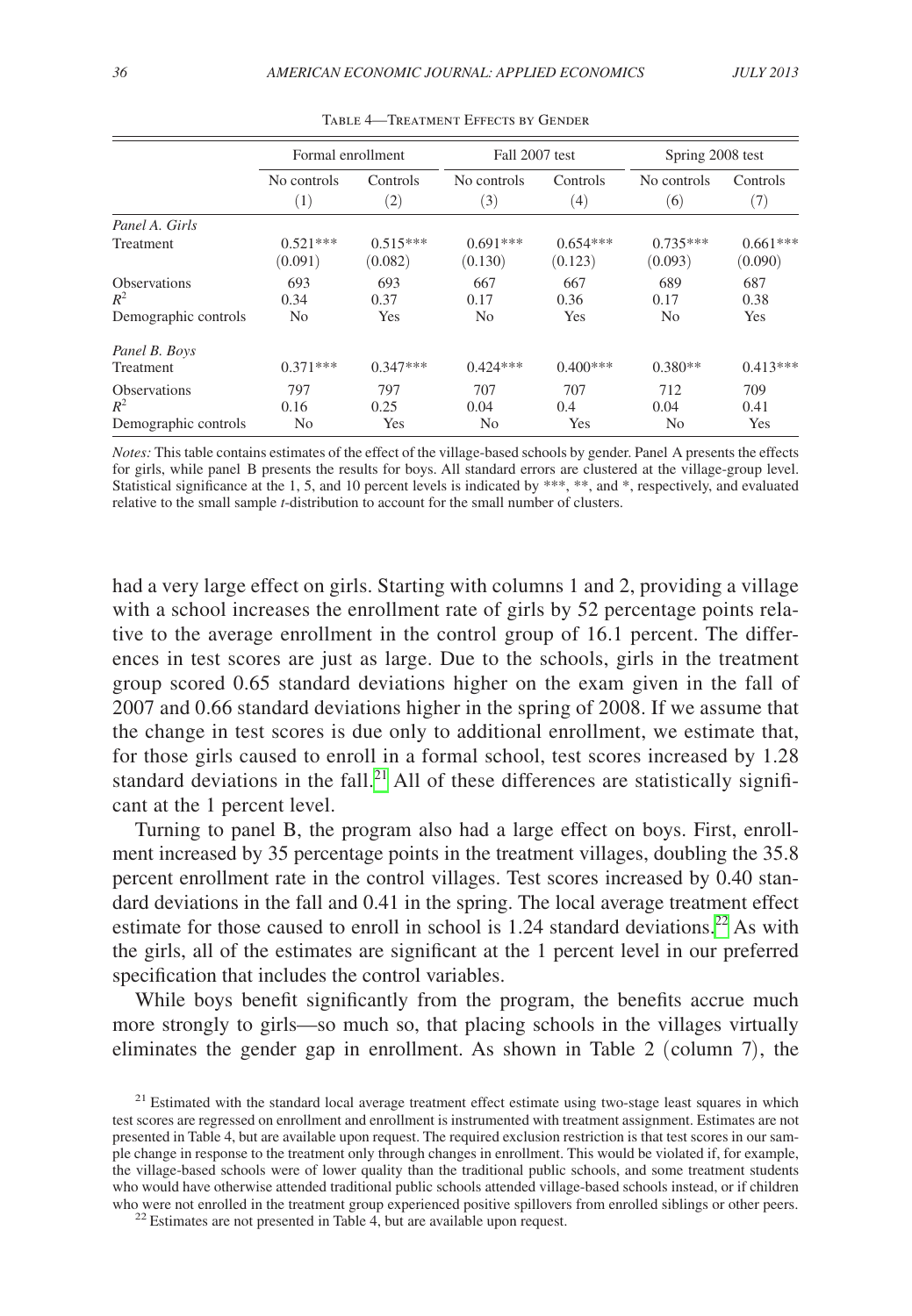gender disparity in enrollment is 20.9 in the control villages. In the treatment villages, the increase in formal enrollment for girls is 16.8 percentage points higher than for boys, a difference that is significant at the 5 percent level. This results in a gender gap in the treatment villages of only 4 percentage points, a disparity that is not statistically significant at conventional levels.

The same pattern is observed in test scores. In the fall of 2007, for example, the gender disparity is –0.69 standard deviations (Table 2, column 8). The treatment effect for girls is again larger than for boys—by 0.25 standard deviations (statistically significant at the 5 percent level). The net effect is to reduce the existing gender disparity in the treatment group to 0.44 standard deviations, a reduction of a third within less than an academic year[.23](#page-10-0)

Finally, for each outcome variable, the estimates presented in the first column, based on a model that does not include control variables, is consistent with the estimate in the second, which do include controls. This similarity underscores the results presented in Tables 1, 2 and 3 that show that the groups were balanced, further supporting the internal validity of the research design.

Why do girls benefit disproportionately from the intervention? And does this suggest a reason for the existing large gender disparities in enrollment? Of the explanations presented in the introduction, the results are most consistent with models in which families face different costs of sending their sons and daughters to school. The very fact that enrollment rates equalize in the treatment group suggests that demand for primary school is the same for both genders, as long as the school is placed in the village. And the absence of a differential treatment effect in test scores for the compliers<sup> $24$ </sup> belies the claim that girls may learn less than boys given existing investments in complements to school.

In fact, the families in our study express a desire to send both their sons and daughters to primary school. Given the conservative cultural norms, however, girls, unlike boys, are not allowed to travel the necessary distances alone once they are old enough to be physically capable. The following quote from a member of a village council (or "shura") is indicative, " … about girls it's a little different, because the way is long, so there should be one or two people in the family to take the girls to school … and bring them back which is the main reason why they don't let them go. Second, because the younger children can't cope the long way, so they can't go."

This practice is so uniform that there is simply no variation in households' willingness to allow their older girls to travel alone. However, we do observe that the gender gap in enrollment increases with age. We present the results in [Table](#page-11-0) 5.<sup>[25](#page-10-2)</sup> Starting with the enrollment rates for girls and boys in columns 1 and 2, respectively, a distinct pattern emerges. At 6 years old, boys and girls are equally likely to go to school, but as the coefficient on age indicates, for each year a boy ages, he

<span id="page-10-0"></span><sup>&</sup>lt;sup>23</sup> Because test scores are a stock variable, it will likely take longer to eliminate a disparity in test scores than in enrollment. This is also visible in the relative differences in enrollment and test scores by age presented in columns

<span id="page-10-2"></span><span id="page-10-1"></span>

<sup>8</sup> and 9 in Table 4.  $^{24}$  This difference is not statistically significant at conventional levels.  $^{25}$  To facilitate the interpretation of the coefficients, we have rescaled the age variables in this regression relati to six years—children who are six years old are measured as having an age of zero; seven year old children, an age of one, etc.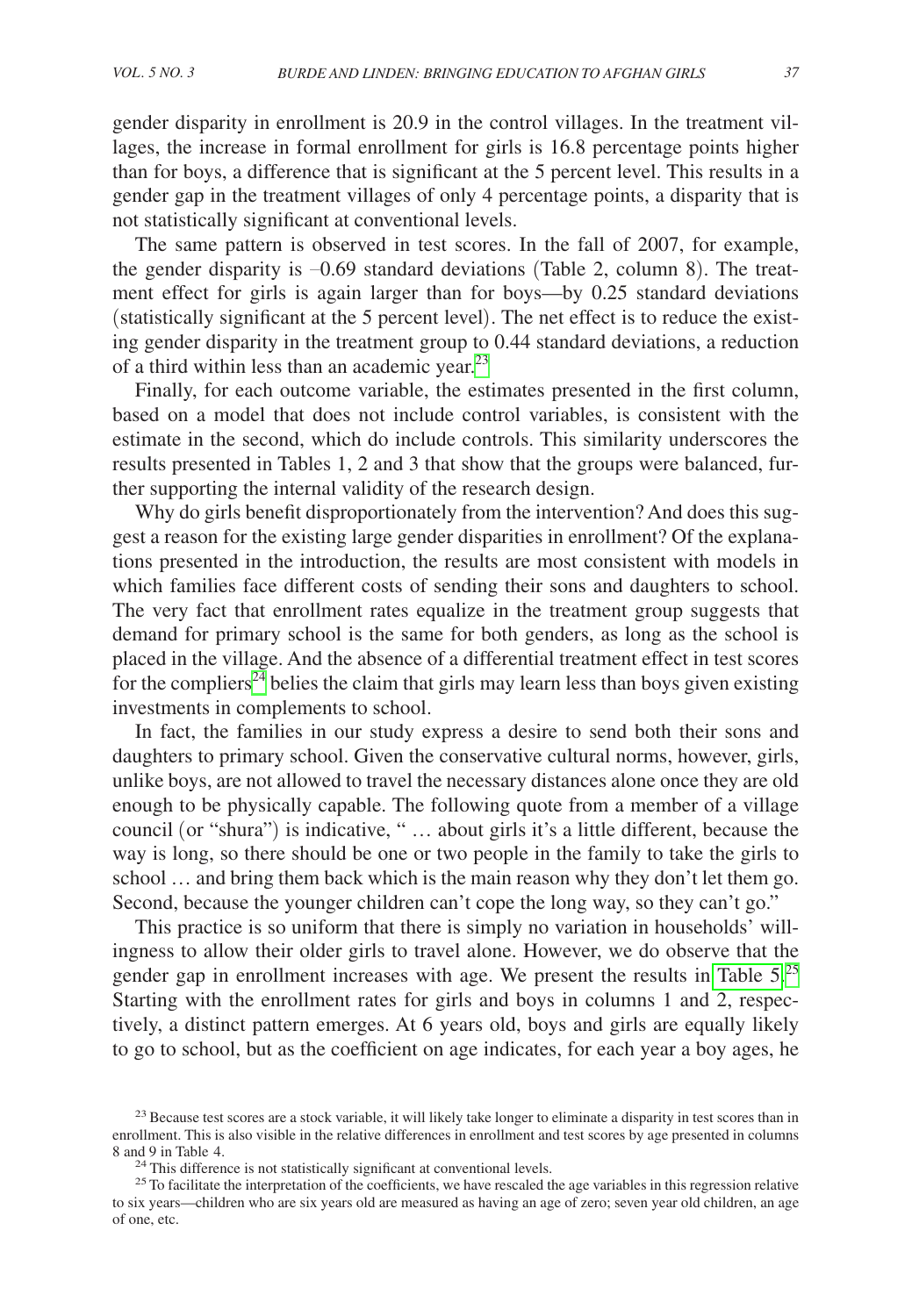<span id="page-11-0"></span>

|                        |            | Formal enrollment | Fall 2007 test |             |  |
|------------------------|------------|-------------------|----------------|-------------|--|
|                        | Girls      | <b>Boys</b>       | Girls          | <b>Boys</b> |  |
|                        | (1)        | $\left( 2\right)$ | (3)            | (4)         |  |
| Treatment              | $0.376***$ | $0.409**$         | $0.285**$      | $0.493***$  |  |
|                        | (0.093)    | (0.134)           | (0.101)        | (0.149)     |  |
| Treatment $\times$ age | $0.059**$  | $-0.027$          | $0.157***$     | $-0.041$    |  |
|                        | (0.023)    | (0.035)           | (0.035)        | (0.033)     |  |
| Age                    | 0.005      | $0.078**$         | $0.159***$     | $0.388***$  |  |
|                        | (0.015)    | (0.025)           | (0.022)        | (0.015)     |  |
| <b>Observations</b>    | 693        | 797               | 667            | 707         |  |
| $R^2$                  | 0.38       | 0.25              | 0.37           | 0.41        |  |
| Demographic controls   | Yes        | Yes               | Yes            | Yes         |  |

Table 5—Treatment Effects by Gender and Age

*Notes:* This table contains estimates of the effect of the village-based schools by gender and age. The first two columns present the effects for girls while the last two present the result for boys. All standard errors are clustered at the village-group level. Statistical significance at the 1, 5, and 10 percent levels is indicated by \*\*\*, \*\*, and \*, respectively, and evaluated relative to the small sample *t*-distribution to account for the small number of clusters.

becomes 7.8 percent more likely to go to school, while girls' enrollment remains constant.<sup>26</sup> As a result, the gender gap, which is negligible at six, increases consistently with each year that children age.

Interestingly, the village-based schools undo the enrollment gap in gender, but not in age. The coefficient on treatment is the same for girls and boys, indicating that the village-based schools increase enrollment for the youngest children by about 40 percent. Interestingly, the treatment effect for boys is not larger for younger children. For girls, the interaction between the treatment effect and age is positive $27$ and of the same magnitude as the coefficient on age for boys, indicating that when a school is present in a village, families are equally likely to send their sons and daughters of the same age to school. However, even with the treatment, older children are more likely to go to school than younger children—indicating that families hold their youngest children back from school for reasons other than proximity.<sup>[28](#page-11-3)</sup> Another implication of these results is that, for older girls, the treatment effects on enrollment are very large. For 11-year-olds, for example, the implied treatment effect is 67 percentage points.

In the last two columns, we estimate the same dynamics with respect to test scores. However, the relative differences are not as sharp as for enrollment, possibly because older children are simply more likely to score higher on the test than younger children due to age. Yet as the estimates show, the same patterns exist in the data. And for girls who have little school experience in both groups, we do find that the treatment largely offsets the per-age gender gap.

<span id="page-11-2"></span><span id="page-11-1"></span>

<sup>&</sup>lt;sup>26</sup> The difference across genders is statistically significant at the 5 percent level.<br><sup>27</sup> The interaction between the treatment effect and age by gender is statistically significant at the 10 percent level. 28 In results not presented in this article, we also estimate the relative effects by gender, differentiating between

<span id="page-11-3"></span>families in which all of the children in our sample are of the same gender and those families that have both boys and girls. We find that within families that contain children of both genders, the gender gap in enrollment matches the overall average for the control group, and the treatment has the effect of equalizing enrollment rates between girls and their brothers.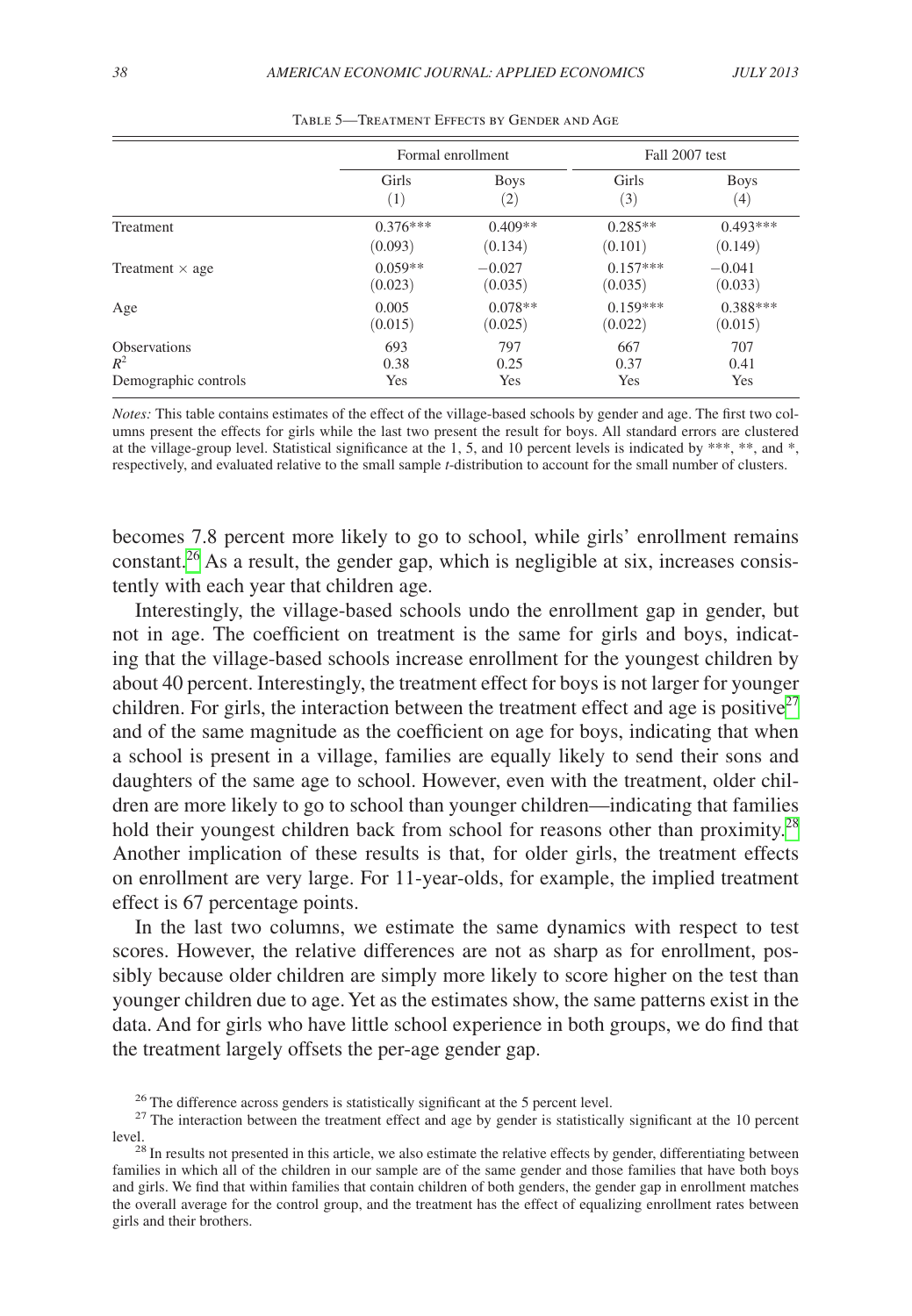Finally, in results not presented in this article, we have explored the possibility that differences in household responsibilities might explain the gap. Consistent with this argument we do find larger treatment effects for children engaged in some activities.<sup>[29](#page-12-0)</sup> However, these differences are insufficient to explain the observed difference in treatment effects for girls.

### **V. Conclusion**

We show that a program designed to place formal schools within villages has a significant effect on girls' school participation in Afghan villages and significantly reduces the existing gender disparities in educational outcomes. A village-based school increases enrollment for girls by 52 percentage points. This is 17 percentage points more than for boys, a difference that virtually eliminates the gender disparity in treatment villages. The program increases girls' test scores by 0.65 standard deviations and, for girls that are caused to attend school, by 1.28 standard deviations. The increase in average test scores for all girls is sufficiently larger than the increase for boys, so that the gender disparity in test scores is reduced by over a third in less than an academic year. Given the harsh conditions faced by girls in rural Afghan villages, their typically low-enrollment rates, and the large existing gender disparities, these results prove that getting girls into school is possible and that village-based schools are a viable strategy for doing so.

### **REFERENCES**

- **Adele, M. E.** 2008. "Afghanistan on the Educational Road to Access and Equity." *Asia Pacific Journal of Education* 28 (3): 277–90.
- **AL-Qudsi, Sulayman S.** 2003. "Family background, school enrollments and wastage: evidence from Arab countries." *Economics of Education Review* 22 (6): 567–80.
- **Andrabi, Tahir, Jishnu Das, and Asim Ijaz Khwaja.** 2013. "Students today, teachers tomorrow? Identifying constraints on the provision of education." *Journal of Public Economics* 100: 1–14.
- **Barrera-Osorio, Felipe, Marianne Bertrand, Leigh L. Linden, and Francisco Perez-Calle.** 2010. "Improving the Design of Conditional Transfer Programs: Evidence from a Randomized Education Experiment in Columbia." *American Economic Journal: Applied Economics* 3 (2): 167–95.
- **Burde, Dana, and Leigh L. Linden.** 2013. "Bringing Education to Afghan Girls: A Randomized Controlled Trial of Village-Based Schools: Dataset." *American Economic Journal: Applied Economics.*  <http://dx.doi.org/10.1257/app.5.3.27>.
	- **Cameron, A. Colin, Jonah B. Gelbach, and Douglas L. Miller.** 2008. "Bootstrap-Based Improvements for Inference with Clustered Errors." *Review of Economics and Statistics* 90 (3): 414–27.
- **Duflo, Esther.** 2001. "Schooling and Labor Market Consequences of School Construction in Indonesia: Evidence from an Unusual Policy Experiment." *American Economic Review* 91 (4): 795–813.
- **Duflo, Esther, Rema Hanna, and Stephen P. Ryan.** 2012. "Incentives Work: Getting Teachers to Come to School." *American Economic Review* 102 (4): 1241–78.
	- **Guyot, Wendy.** 2007. *Transition from Community Based Education to the Ministry of Education System in Afghanistan: An Investigation of the Integration Process for Students and Teachers in Selected Districts of the PACE-A Partnership*. Kabul: Partnership for Advancing Education in Afghanistan.
- **Jones, Adele M. E.** 2008. "Afghanistan on the educational road to access and equity." *Asia Pacific Journal of Education* 28 (3): 277–90.

<span id="page-12-0"></span><sup>29</sup> We find that children's engagement in various household activities does not change as result of the treatment, allowing us to use these as independent variables.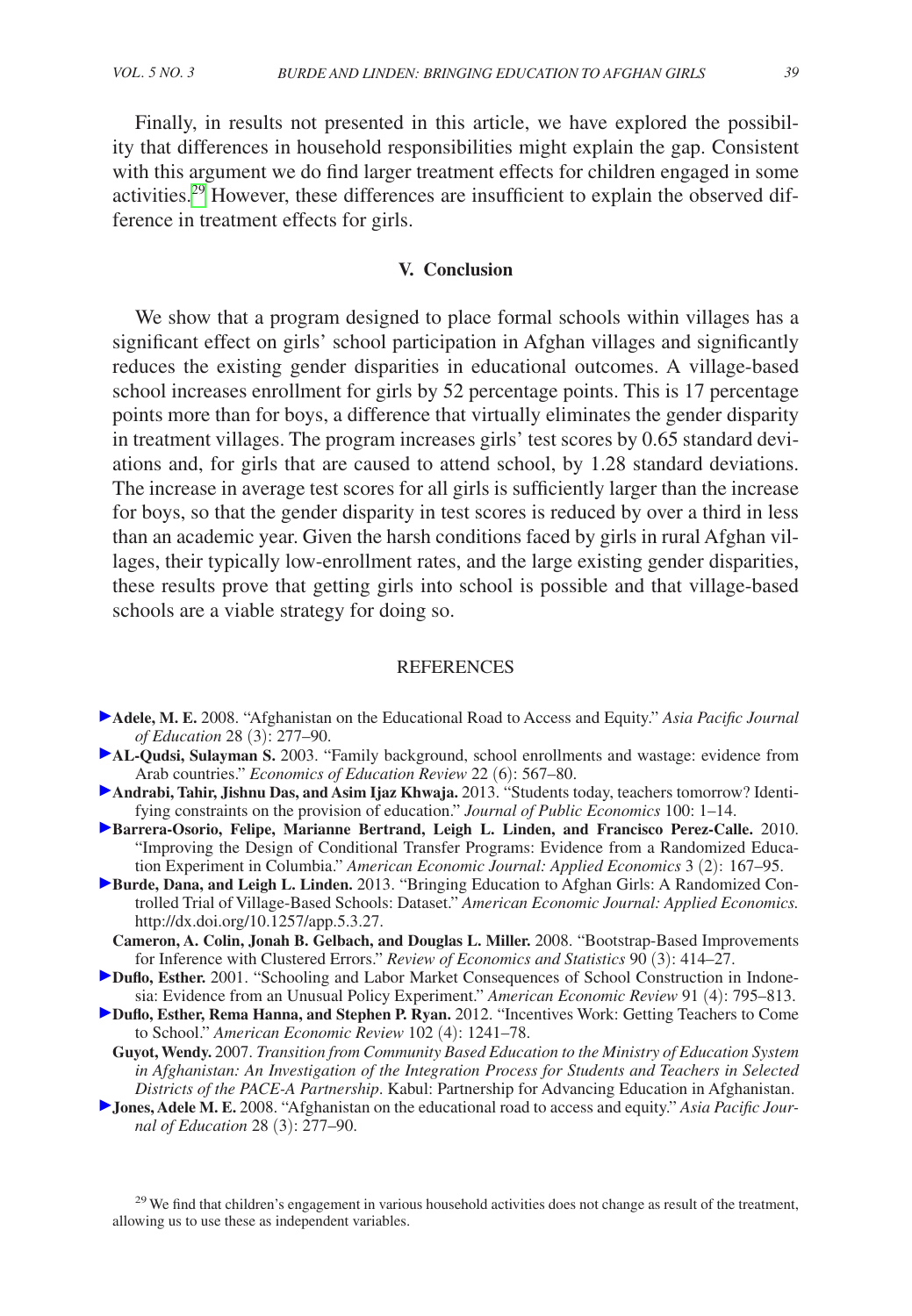- **Krakauer, John.** 2011. *Three Cups of Deceit: How Greg Mortenson, Humanitarian Hero, Lost His Way*. San Francisco: Byliner.
- **Lewis, Maureen A., and Marianne E. Lockheed.** 2007. *Inexcusable Absence: Why 60 Million Girls Still Aren't in School and What to do About It.* Washington, DC: Brookings Institution Press.
- **Miguel, Edward, and Michael Kremer.** 2004. "Words: Identifying Impact on Education and Health in the Presence of Treatment Externalities." *Econometrica* 72 (1): 159–217.
	- **Ministry of Education, Islamic Republic of Afghanistan** (**MoE**). 2007. *Schools Survey Summary Report.* Kabul: Education Information Systems (EMIS) Department.
	- **Ministry of Rural Rehabilitation and Development, Islamic Republic of Afghanistan.** 2007. "Ghor Provincial Profile." <http://www.mrrd.gov/af/NABDP/Provincial%20Profiles/Ghor%20PDP%20> [Provincial%20profile.pdf](http://www.mrrd.gov/af/NABDP/Provincial%20Profiles/Ghor%20PDP%20) (accessed February 13, 2009).
	- **Rosenbaum, Paul.** 2002. "Covariance Adjustment in Randomized Experiments and Observational Studies." *Statistical Science* 17 (3): 286–327.
	- **Sutton, Margaret.** 1998. "Girls' Educational Attainment." In *Women in the Third World: And Encyclopedia of Contemporary Issues*, edited by Nelly P. Stromquist, 381–96. New York: Garland Publishing.
	- **United Nations.** 2008. *The Millennium Development Goals Report 2008*. United Nations Department of Economic and Social Affairs. New York, August.
	- **United Nations Development Programme, and The Center for Policy and Human Development at Kabul University.** 2007. *Afghanistan Human Development Report, 2007*. Islamabad: Army Press.